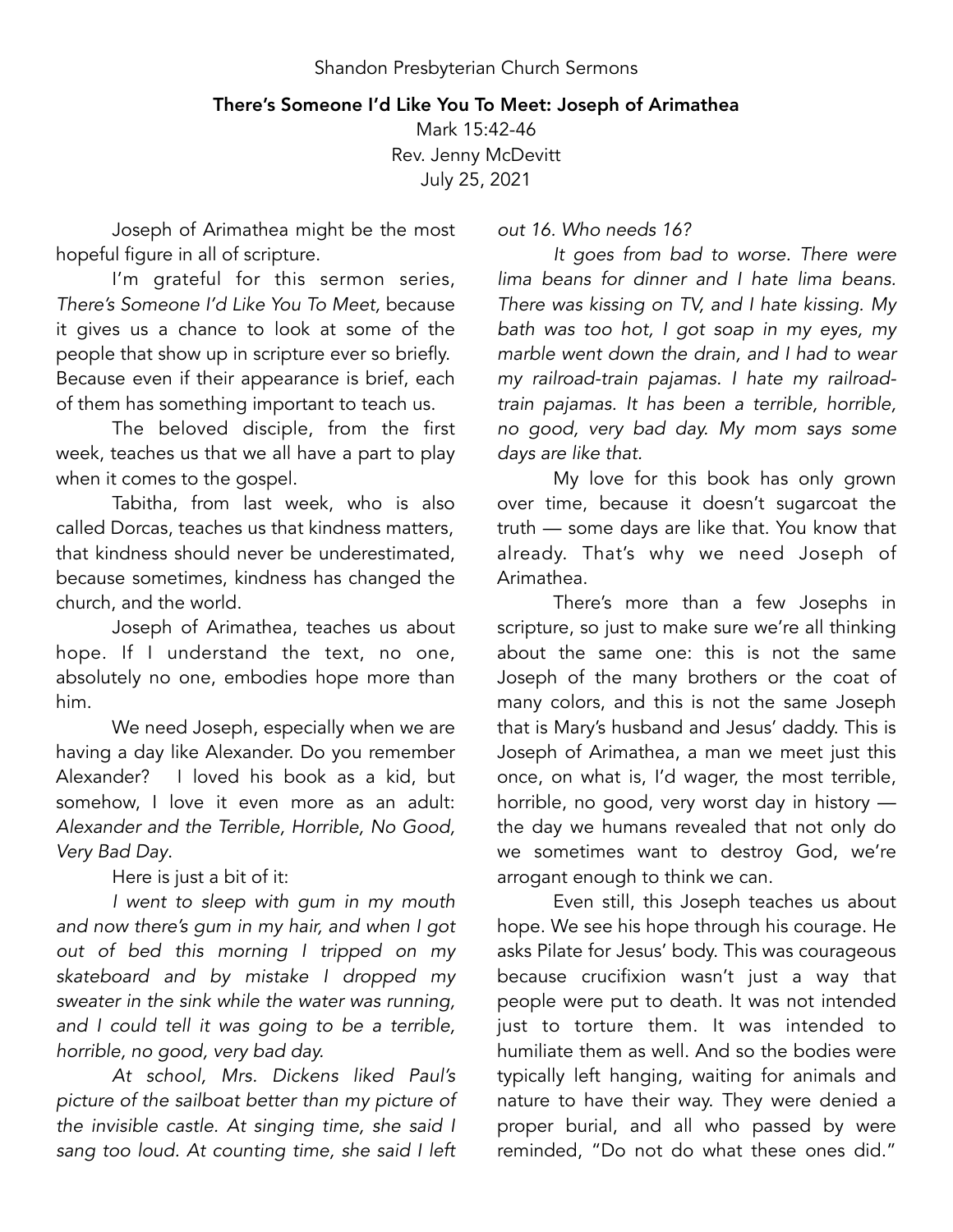Crucifixion, all told, was about death and humiliation and intimidation and control. It was a flagrant display of power, reminding everyone who had it and who didn't. For Joseph to know all of this and still ask Pilate for Jesus' body, well, that took tremendous courage.

He is able to summon this courage, I suspect, because he is waiting expectantly for the kingdom of God. That's one of the other few details we are given. He is from Arimathea. He is a respected member of the council, the Sanhedrin, the very body that essentially sealed Jesus' death warrant. The gospel of Luke tells us that he was against the plan. The gospel of Matthew tells us he was wealthy, and that the tomb he used for Jesus was on his own property. The gospel of John tells us he was a secret disciple of Jesus. The gospel of Mark tells us that was waiting expectantly for the kingdom of God.

That's all we know of him, at least according to scripture. But it's more than enough.

"I would like Jesus' body, please," he says to Pilate. When he says this, he asks for the *soma* of Jesus. *Soma* is the Greek word that means body. But soma is a bit of a complicated word, because it also means somebody. *Soma* isn't just flesh and bones — it's a person, in all their fullness. So the way Joseph phrases it, he doesn't just ask for Jesus' body. He asks for Jesus.

I assume that Pilate rolls his eyes a little, or maybe even laughs a bit in disgust or disbelief. But after confirming that Jesus' death is, in fact, complete, he agrees to Jospeh's request. "Sure," he says, "you can can have the body." But he corrects Joseph's vocabulary. You can have the *ptoma* of Jesus, he says.

*Soma* and *ptoma*. They sound similar, but they could not be more different. *Soma* is a person; *ptoma* is a corpse, a carcass. Joseph asks for Jesus. But Pilate reiterates the truth of the day: all that's left to be given is a corpse. A carcass. And everyone seems to know that,

except for Joseph.

Joseph, well, he's waiting expectantly for the kingdom of God, even as he takes Jesus' body down from the cross, wraps it in a cloth, and lays it in the tomb. He, of all people, he who has held the body, the *ptoma*, he who could verify for himself that there is no pulse and there is no breath, there is no life, not even a drop… even after all that, he is still waiting expectantly for the kingdom of God.

That's what hope looks like.

And I think it's incredibly instructive to us that we encounter this kind of hope on the very worst kind of day. Because it is easy for us to misunderstand the power of hope.

The poet Emily Dickinson penned some of the most famous words about hope. She wrote,

> *Hope is the thing with feathers that perches in the soul it sings the tunes without the words and never stops at all.*

I love that poem. It's one of my favorites. I quote it all the time. But sometimes, especially on terrible, horrible, no good, very bad days, we need hope that's less like a cheerful songbird and hope that's a little more like, well, like this poem, written by Caitlin Selda:

> *Hope is not the thing with feathers that comes home to roost when you need it most. Hope is an ugly thing, with teeth and claws and patchy fur that seen some things. It's what thrives in the discards and survives in the ugliest parts of our world, able to find a way to go on when nothing else can even find a way in. It's the gritty, nasty little carrier of such diseases as optimism, persistence, perseverance and joy, transmissible as it drags its tail*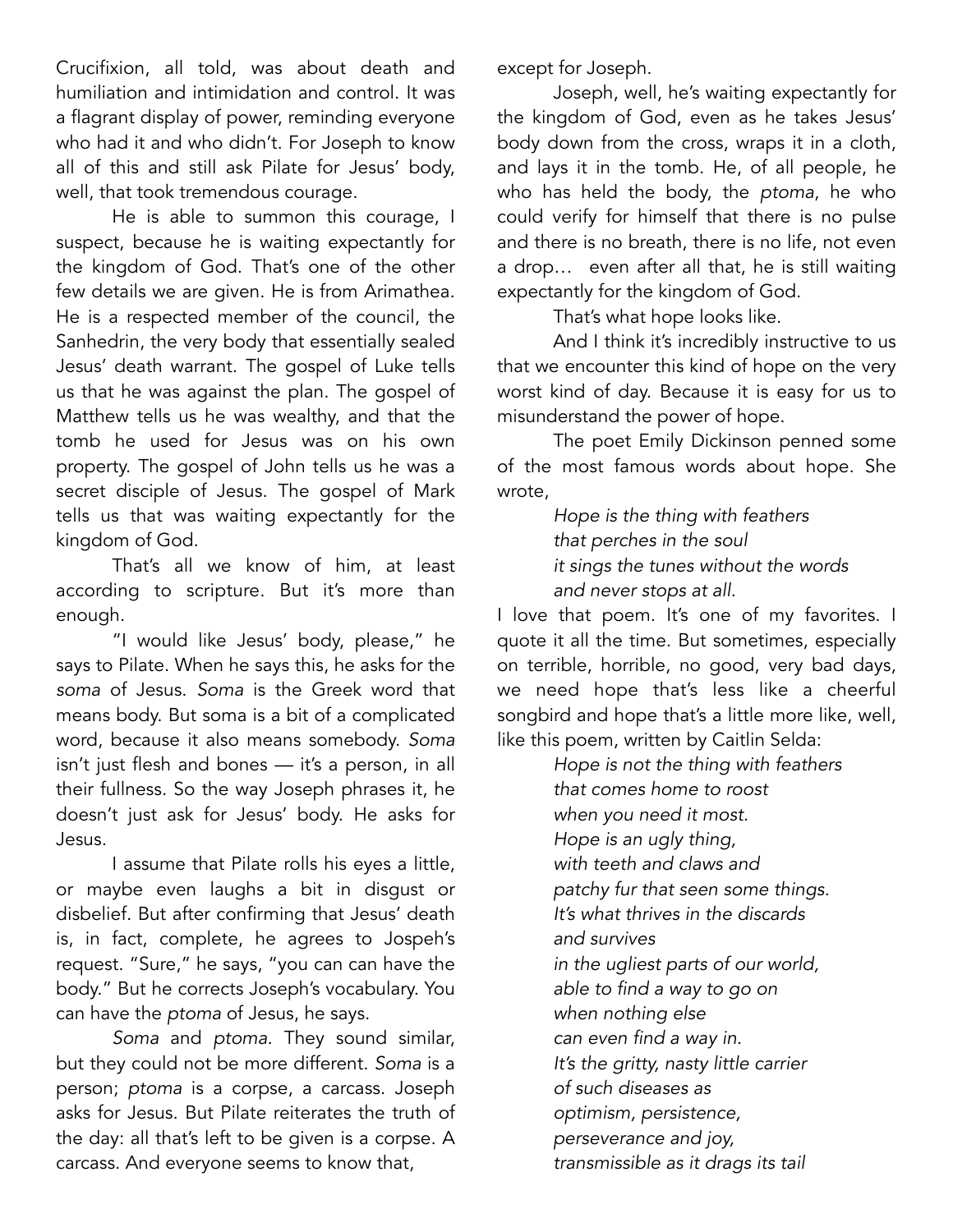*across your path and bites you. Hope is not some delicate, beautiful bird, Emily. It's a lowly little sewer rat, one that snorts pesticides and still shows up on time to work the next day looking no worse for the wear.* 

This poet's hope is Joseph's kind of hope, I think. Hope that isn't very pretty, but that's okay, in fact it's better than okay, it's *relieving*, because it has to take on a reality that isn't very pretty, either. Hope that's a little more like a sewer rat — that's a hope that doesn't flinch, not even when presented with a *ptoma*, a carcass, not even when it's the carcass of Jesus Christ. That's the kind of hope we want, the kind of hope we need, isn't it?

That is why, and how, Joseph refuses to give up on his conviction that God will be God, even on terrible, horrible, no good, very bad days.

I have been thinking about a friend of mine, a colleague of mine, a lot this week. The Rev. Dr. Robert Meneilly, the founding pastor of Village Presbyterian Church, died this past week at 96 years old. He was called to start that church, a brand new church, right after he graduated from seminary. He stayed there his entire career, serving as pastor for 47 years, building the congregation from 200 members at its charter to over 7,700 members at his retirement.

He was outspoken in the pulpit, addressing racism head on and insisting that Christians not allow the religious right to be the loudest voice of faith in public discourse. He spoke so prophetically the New York Times published the text of his sermon on more than one occasion.

He was outspoken in his actions, too. When Village was founded, the city surrounding the church did not allow anyone with black skin to own property within its borders. Dr. Bob pushed back against local officials and organized community members, unrelenting in his efforts until the unjust law was struck down. In an article about his death, current city officials said, "His vision changed the shape of the entire county."

In a sermon he preached in the early 80s, Dr. Bob said, "Hope may well be the greatest, and strongest, four letter word in our vocabulary. There is no such thing as a hopeless situation." And then he said this: "God has already given to each of us more faith, hope, and love, than we could ever need, more than we could ever even use."

We need to remember that and trust that. It is our temptation to think we we aren't faith isn't sufficient, that we don't love well enough, that we're running pretty low on hope. But the apostle Paul says in to the church in Corinth, "Faith, hope, and love, they abide."

The best sense I can make out this is that whatever amount of faith, whatever amount of love, whatever amount of hope you have, it is enough. Even if it doesn't seem like it. Even if you can't imagine it to be so. I promise you whatever amount you have is the amount God has given to you. So if it's a small amount fine. Because that small amount will abide and abide and abide again. It will abide, just like the *soma* of Christ abides. It doesn't seem possible, until it is.

So whenever the day comes that you are desperately searching for hope, remember Joseph of Arimathea. On the very worst day, with the lifeless body of Jesus in his arms, with more evidence of death than anyone else has ever had, he was still waiting expectantly for the kingdom of God.

Barely more than a blip in the overall story of the Gospel. Mentioned only once. We don't know what became of him, but we do know who he was when it mattered most. He couldn't have told us what exactly was coming. All he knew was that death wasn't going to get the last word. That the cross would come to